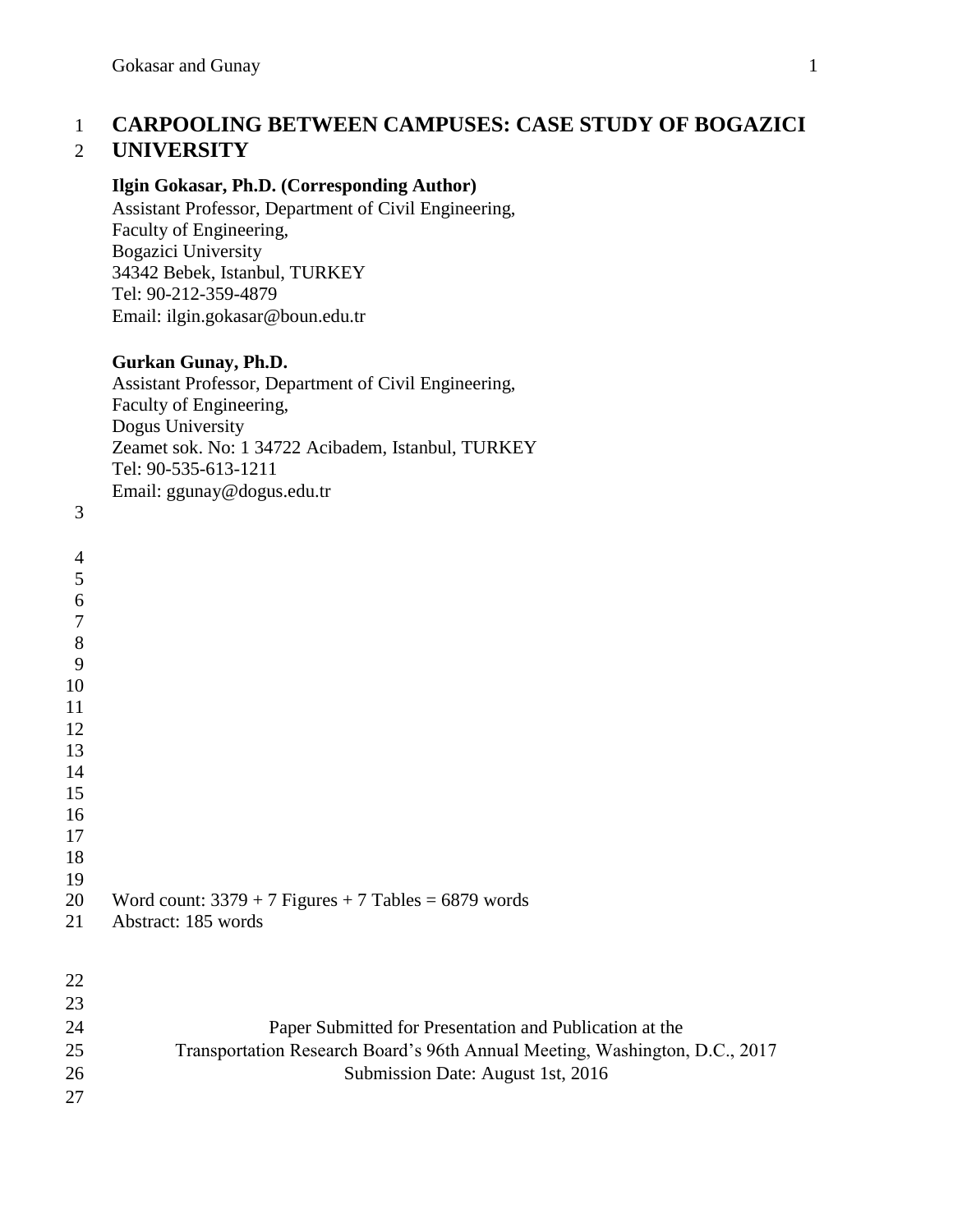## **ABSTRACT**

 Carpooling strategies have become important for sustainable transportation and environment. There have been numerous studies about carpooling for commuting to universities. In this paper,

a new possible carpooling scheme was proposed for the trips between four campuses of Bogazici

 University in Istanbul, Turkey, and responses were collected. The four campuses are within walking distance to each other and have shuttle services between them. However, the shuttle

services can become very crowded at certain times of the day. Hence, to solve this problem,

vehicles belonging to the university administration are suggested to be carpool for the individuals

- in the university, as the administrative personnel make trips between the campuses. An internet-
- based survey was conducted with the individuals in the university. The individuals were grouped
- as academic personnel, administrative personnel and students. The responses indicated a positive
- response from all individual groups in the university, and especially from the students. It was also found that each individual group had different inter-campus trip characteristics than each other.
- The recommendation is that this service should be implemented at certain times of the day between
- two of the four campuses.
- *Keywords*: Carpooling, University, Campus Trips, Students.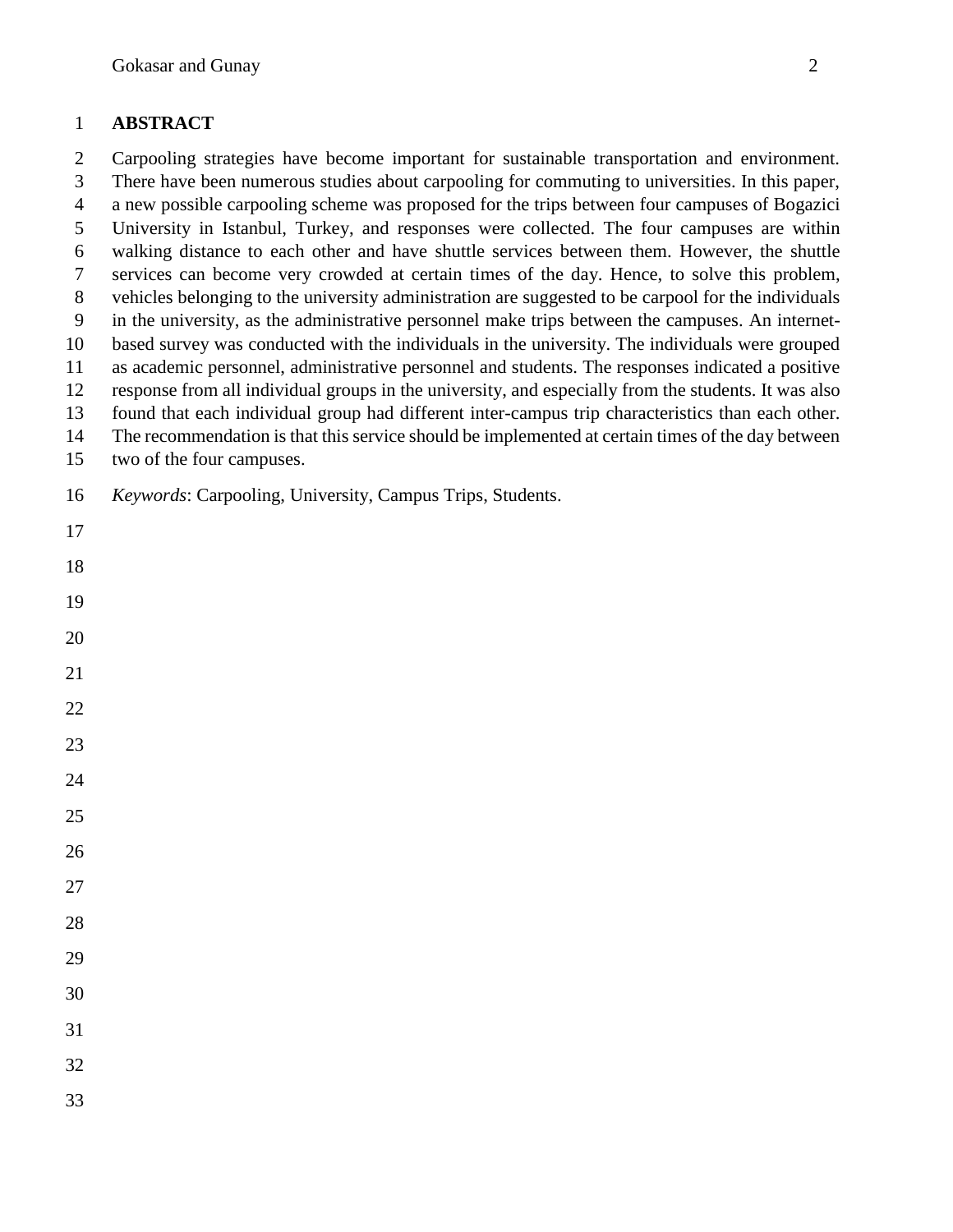# **INTRODUCTION AND BACKGROUND**

 Creating a sustainable transportation system for university campuses is one of the main goals for a better and more accessible campus environment for all students and employees of a university. With the increasing number of private vehicles in cities, carpooling is a choice that can be beneficial for the students by creating a new mode of transportation that is both sustainable and economic.

 Carpooling and carsharing terms are different from each other and should not be confused *(1)*. Carsharing is a service to carpool with others for a certain fee while carpooling is simply sharing rides with others in personally-owned vehicles *(2)*. Casual carpooling is defined by Chan and Shaheen *(3)* as a user-run, informal type of ad-hoc ridesharing. It can be formed by three or more travelers per vehicle, including both the driver and the passengers. It is also highlighted that ridesharing is non-profit; therefore, taxis and jıtneys are excluded.

 General carpooling initiatives are popular in United States *(4)*. For example, there are about 638 ride-matching services in USA and Canada, characterized by merging of internet, mobile phones and social networking into these services *(5)*. Having the advantages of time and cost benefits for participants with having access to high-occupancy vehicle (HOV) lanes with often tolling discounts, decreasing number of automobiles travelling during peak periods causing reduced congestion, greenhouse gas emission and vehicle delays, carpooling is becoming a more preferred transportation mode for the travelers. Similarly, flexible carpooling is the most cost competitive mode for travelers. Its key factor is the quality of existing mode choices. Should the traveler use public transport and this mode has poor connectivity, then flexible carpooling becomes much more attractive to the travelers. With the availability of HOV lanes in cities where high levels of congestion is present, single occupant vehicle (SOV) drivers would be much more attracted to flexible carpooling *(6)*. This need to reduce the SOV usage was also stressed by Vanoutrive et al. *(7)*. Furthermore, in that study which was made in Belgium, it was found that carpooling was a popular option for trips to workplaces, especially from locations where the accessibility is lower. In addition, sociodemographic and household auto ownership play an important role in carpooling *(8)*. It should also be noted that through the reduction of the SOV trips, carpooling would be beneficial to the environment. Erdogan et al. *(9)* stressed that establishments need to have alternative transportation options such as carpooling in order to lower the greenhouse gas emissions.

 On the other hand, campuses are different than other communities because the daily activities are not the same as that of residential and commercial areas *(10)*; and they can be considered as special trip generators *(11)*. Thus, trips to universities are different from general transportation patterns, because students have significantly different travel behaviors and sociodemographic characteristics from the general population *(12)*. This situation can be turned into a great advantage but in the last decade, campus planners in the United States have been struggling to provide access and mobility without destroying campus qualities as distinct communities. While converting the general use of personal vehicles into bicycle use or wayfaring, the carpooling system can aid the goal of creating a sustainable campus and transportation system *(10)*. It was found out by Tezcan *(13)* that the respondents are generally willing to consider passenger car pooling for commuting to campus. Also, Akar *(14)* has found with their survey made in Ohio campus that 40% of the participants would be interested in a carpooling program both as a passenger or as a driver. Interestingly, Erdogan et al. *(9)* investigated the characteristics of the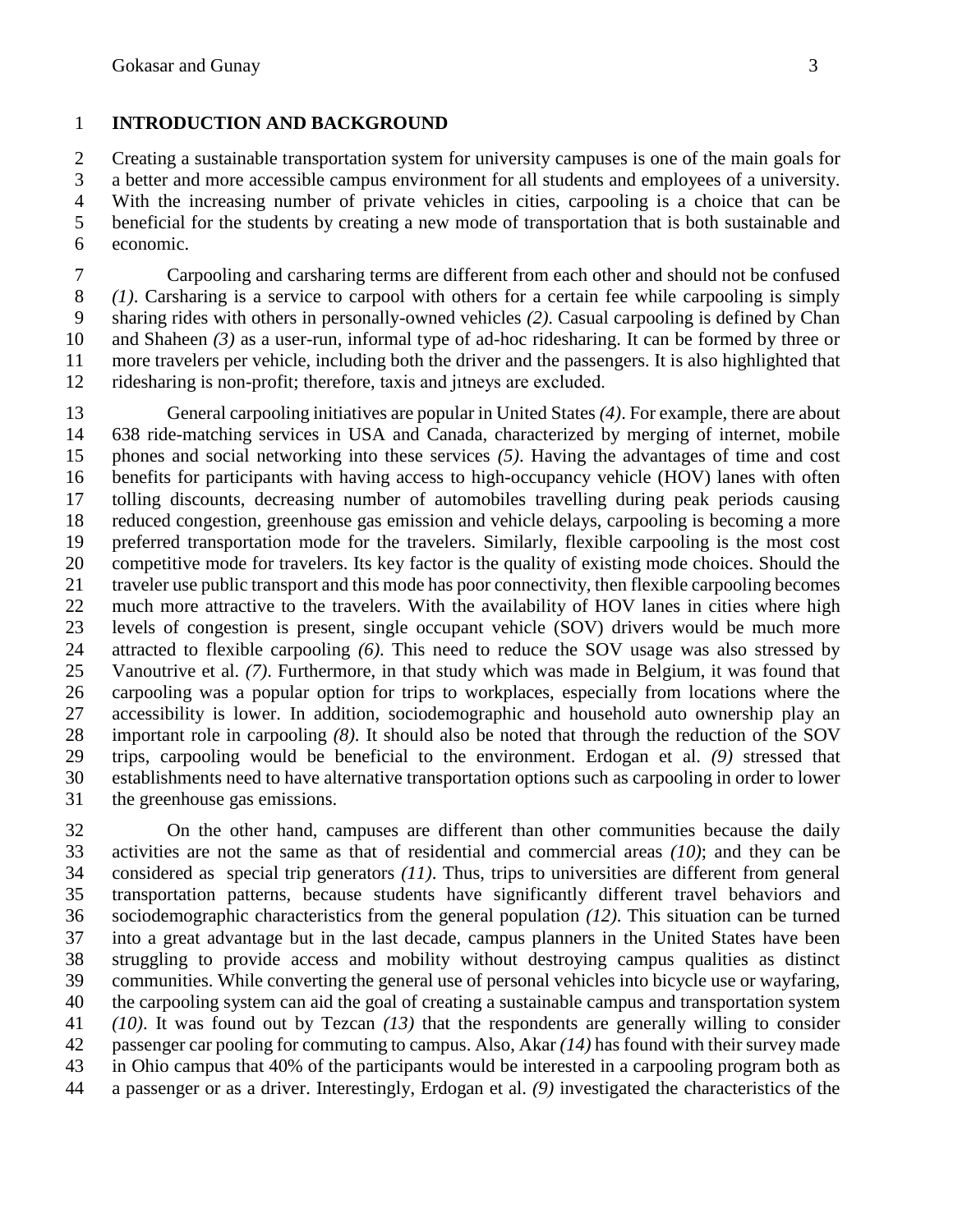individuals who would carpool to and from the university campus, and found that the characteristics and willingness to carpooling were different between passengers and drivers. Furthermore, Deakin et al. *(4)* studied the potential of dynamic carsharing in UC Berkeley Campus in California, and found that employers of UC Berkeley had a higher preference rate of carsharing than UC Berkeley graduate students. Similarly, Miralles-Guasch and Domene *(15)* revealed that students and personnel had different trip patterns in campuses. Hence, it can be inferred that different individual profiles might have different carsharing preferences and patterns in a campus. The carsharing preferences might also be different between on-campus and off-campus residents as well because their trip rates are not the same *(11)*.

 Considering the fact that carpooling is a popular mode of transportation and the issues given above, carpooling is aimed to be introduced to the individuals in Bogazici University for the trips between the campuses. This mode of transportation is the carpooling of vehicles which are owned by the university administration and used by some of the administrative personnel for work purposes such as food delivery to security personnel. The number of those vehicles are 20, which would significantly contribute to the mobility of the individuals in the university as well as the sustainability of the campus. When those properties are taken into account, this service contributes to the literature by differing itself from the other initiatives taken for campuses so far. It should be noted that these vehicles often make trips within and among campuses when personnel needs, and would offer a seat to other individuals. Carpooling of personnel vehicles will enhance the fast movement of individuals when needed, and make them HOVs. Furthermore, this service would help reducing the number of trips that regular shuttles, and personal vehicles if possible, make. In other words, by reducing the gas emissions, this service might bring about positive effects in terms of the environment as well. Also, in accordance with the findings of Deakin et al. *(4)*, Zhou *(16)* stated that the carsharing and carpooling characteristics of different individual groups should be investigated and understood so that different promotion strategies can be developed for each group. Thus, in this study, the opinions and attitudes of the individual groups for this proposed service were investigated.

## **DATA DESCRIPTION**

 Bogazici University has six campuses, namely Kandilli, Kilyos, South, North, Hisar and Uçaksavar Campuses. While South, North, Hisar and Uçaksavar Campuses are located in Etiler district of Istanbul (Figure 1), Kandilli and Kilyos Campuses are located in Kandilli and Kilyos, respectively. While there are classrooms and departmental offices in five of the six campuses, Uçaksavar Campus is only used for dormitories. The campuses in Etiler district are within walking distance, which can be viewed in Figure 1. Despite being very close to each other, shuttle services are provided between them. They run as the vehicles fill up completely. This situation creates an in-vehicle waiting time for the users. Also, there is a less-frequent shuttle service between South and Kandilli Campuses (one service in every 60 minutes) because the distance between the two is 12 km and one has to cross the Bosphorus to access from one campus to the other. Similarly, the distances between other campuses are shown in Table 1. As it can be observed, Kandilli and Kilyos Campuses are beyond walking distance, thus only the campuses in Etiler district are the subjects in this study.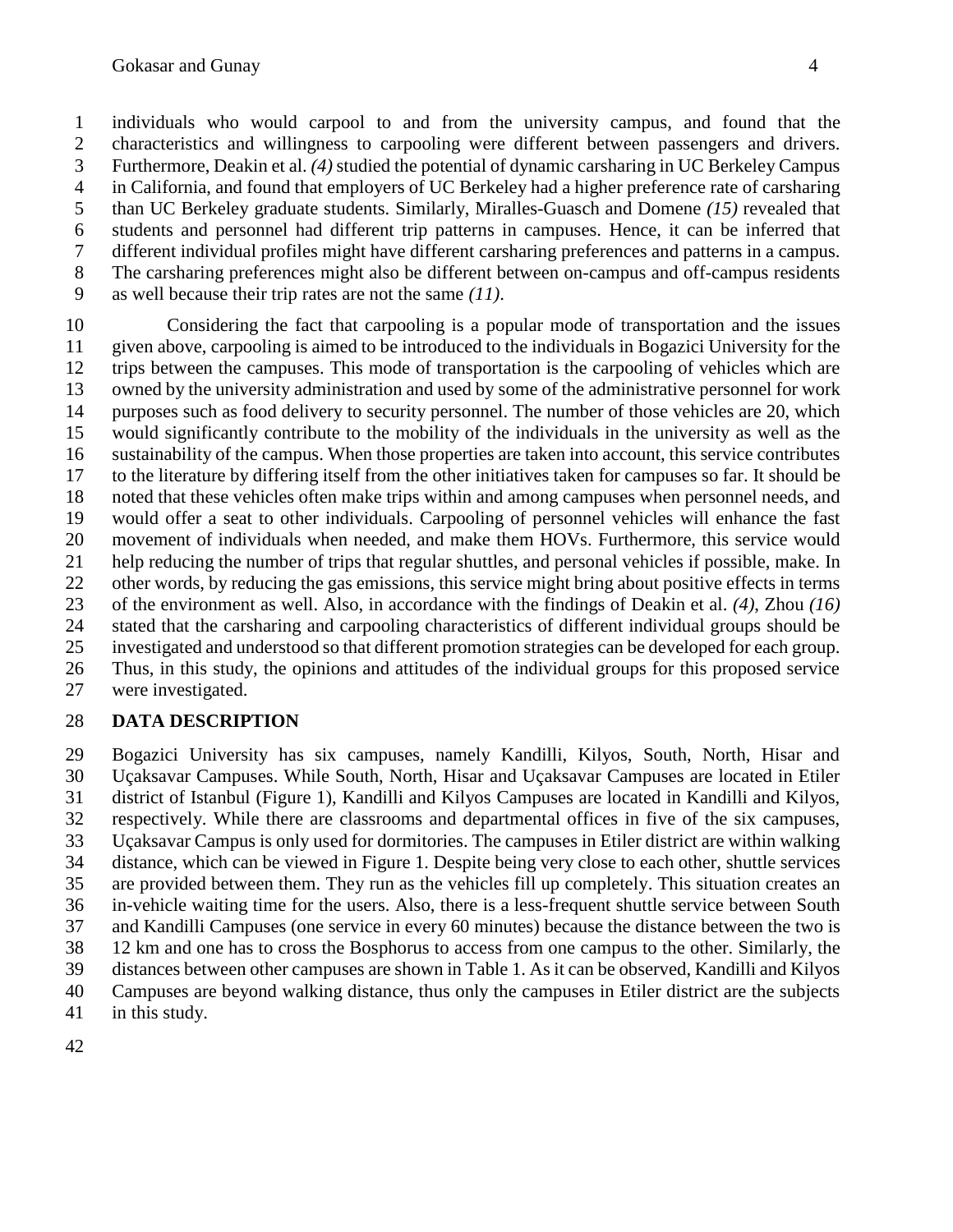|  | I |  |
|--|---|--|
|  |   |  |
|  |   |  |
|  |   |  |
|  |   |  |
|  |   |  |
|  |   |  |
|  |   |  |
|  |   |  |
|  |   |  |

### **TABLE 1 Distances between Campuses (km)**

| <b>South</b>      |              |              |              |                      |       |               |
|-------------------|--------------|--------------|--------------|----------------------|-------|---------------|
| <b>North</b>      | 0.78         |              |              |                      |       |               |
| <b>Hisar</b>      | 1.21         | 0.88         |              |                      |       |               |
| Uçaksavar $ 1.26$ |              | 0.48         | 1.36         |                      |       |               |
| <b>Kandilli</b>   | 12.04        | 11.26        | 12.14        | 11.43                |       |               |
| <b>Kilyos</b>     | 31.30        | 30.52        | 31.40        | 30.04                | 38.50 |               |
|                   | <b>South</b> | <b>North</b> | <b>Hisar</b> | Uçaksavar   Kandilli |       | <b>Kilyos</b> |



**FIGURE 1 The map of Bogazici University Campuses in Etiler district.**

 South Campus has a hilly topography, while the remaining three campuses in Etiler district have level terrain. This is especially visible along the way between the gate and the buildings of South Campus, which have a distance of 0.5 km. Therefore, it can be said that the hilly topography affects the walks to and from South Campus.

 There is a limited parking space available in South and North Campuses. In South Campus, the capacity of student carpark is 120 passenger cars, and the campus has a total parking capacity (for students, administrative and academic personnel) of 306 passenger cars. These parking capacities in North Campus are 122 and 224 passenger cars, respectively. However, the number of parking permits is 942 for academic and administrative personnel and 350 for students. Hence, total parking capacity in both campuses is not sufficient *(17)*.

 All individuals in Bogazici University were categorized into three groups: Students, academic personnel and administrative personnel. As of 2014, there are 15,684 students (88.6 %), 860 academic personnel (4.9 %) and 984 (5.5 %) administrative personnel *(18)*. Teaching and research assistants were included in the academic personnel group. A web-based survey was sent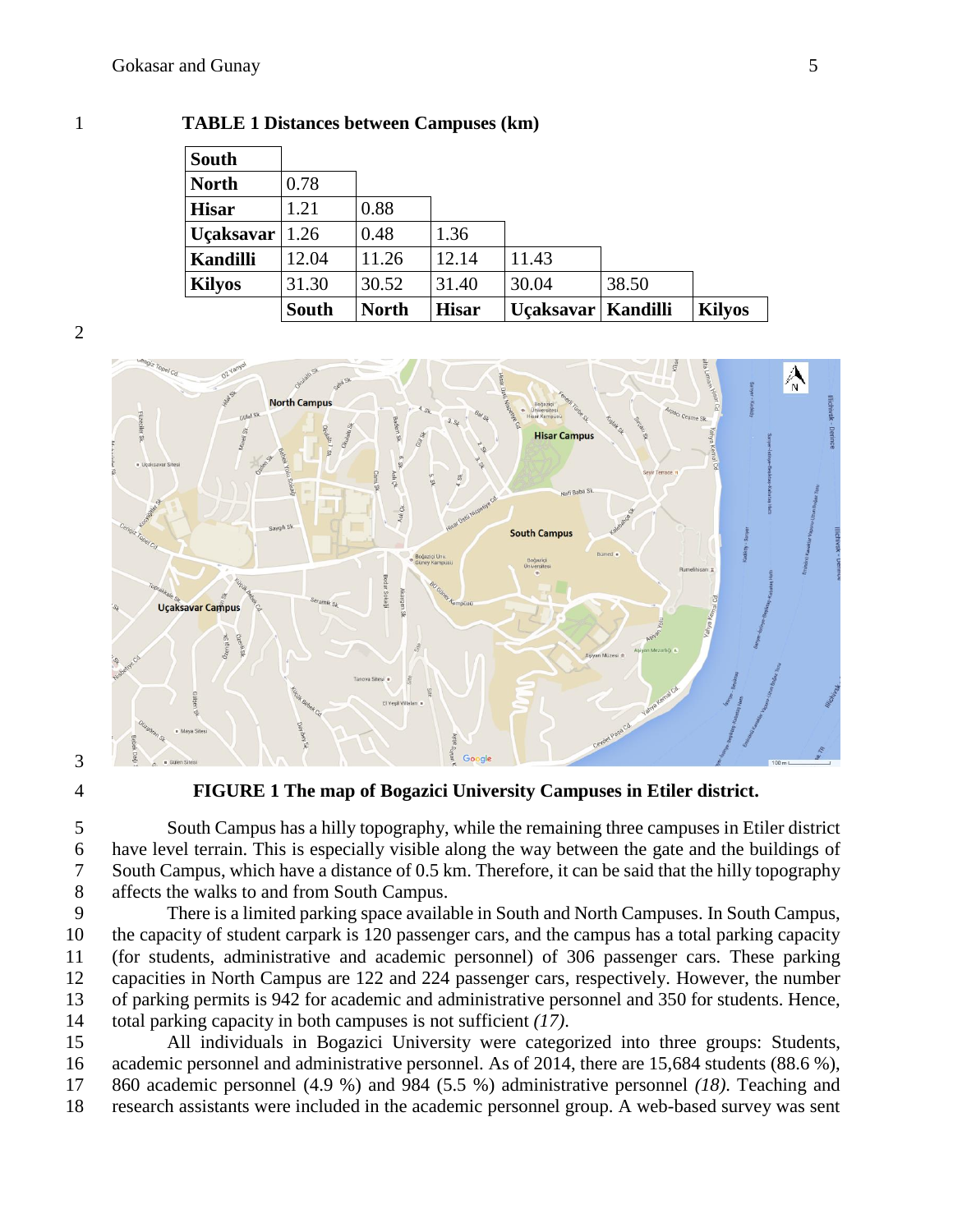to all of the students and personnel via e-mail, and a total of 1,587 completed surveys were collected. Stratified sampling was used with respect to individual groups in Bogazici University; data was collected such that the sizes of the drawn samples for each stratum were parallel to the population sizes of each group. In fact, the percentages of the stratum sizes in sample were close to that of the population: 12.0 % for academic personnel, 11.5 % administrative personnel and 76.6 % for students. It should also be noted that for each stratum, simple random sampling was used.

 The questions were about the demographics such as gender and income, role of the individual in Bogazici University (student or personnel), the campus where they study or work the most, their opinions about shuttle services, attitudes toward a possible carpooling service using personnel vehicles, ownership about parking permit, frequency of usage of the proposed carpool service between campuses and their hourly distributions.

 Of the respondents, 52.6 % were male, 43.2 % female and 4.2 % declined to respond the gender.

 Breakdown of the individual groups in Bogazici University over the campuses in Etiler district with respect to where they work or study mostly is shown in Table 2. It should be noted that Uçaksavar Campus was omitted from Table 2 since it is only used for dormitories, as explained before. It can be seen that most of the classes are in North campus, followed by South Campus; 60.6 % and 29.3 %, respectively. On the other hand, most of the personnel work in South Campus (44.7 % of academic and 60.1 % of administrative personnel) and this is followed by North Campus (35.2 % of academic and 25.3 % of administrative personnel). Therefore, most of the trips are made between the South and North Campuses.

## **TABLE 2 Categorization of Individuals over Campuses**

|                  | <b>South</b> |            | <b>Hisar</b> |         | <b>North</b> |               | Kandilli           |      | <b>Kilyos</b> |                   |
|------------------|--------------|------------|--------------|---------|--------------|---------------|--------------------|------|---------------|-------------------|
|                  | Count        | %          | Count        | $\%$    | Count        | $\%$          | Count <sup>1</sup> | $\%$ | Count         | $\%$              |
| <b>Academic</b>  |              | 44.7       |              | 17 10.7 |              | 56 35.2       |                    | 4.4  |               | $\vert 5.0 \vert$ |
| <b>Personnel</b> |              |            |              |         |              |               |                    |      |               |                   |
| Administrative   | 951          | 60.1       |              | 2.5     |              | $40\,$   25.3 | 15                 | 9.5  | 4             | 2.5               |
| <b>Personnel</b> |              |            |              |         |              |               |                    |      |               |                   |
| <b>Student</b>   |              | $372$ 29.3 | 101          | 8.0     | 770          | 60.6          |                    | 0.3  |               |                   |

## 

## **RESULTS**

 It can be seen that on Mondays and Tuesdays, the shuttle queues have peaks at every two hours from 11:00 AM until 5:00 PM, except the peaks are longer at noon due to lunch time (Figure 2).

This pattern is also similar on Thursdays but on Wednesdays, the shuttle service has the widest

peak from around 12:00 PM to 3:00 PM. On Fridays, the peaks are more frequent but few people

use the shuttle service until 12:00 PM. These differences can be due to the different weekly

distributions of classes.

Table 3 shows the percentages of the respondents' opinions about the sufficiency of the shuttle

services in campuses. As it can be observed, only 31.6 % of the respondents thought that the

aforementioned services were sufficient. When these percentages are investigated for each

individual group, students are the least satisfied group with only 27.2 % positive responses, while

administrative personnel are the most satisfied with 51.3 % positive responses. It can be assumed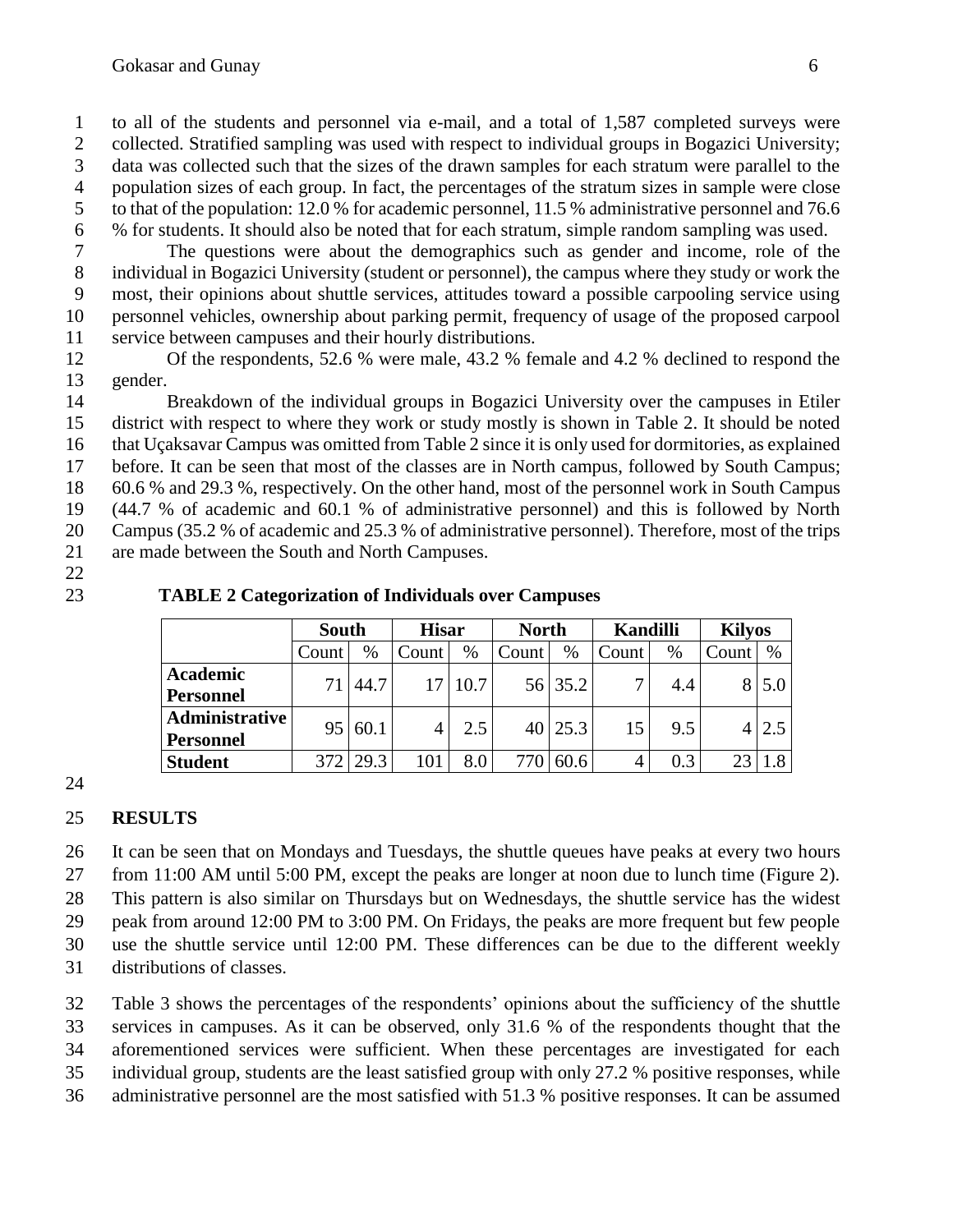Gokasar and Gunay 7

- that this could be due to less frequent travel needs of the administrative personnel between
- campuses. Nevertheless, the lack of satisfaction among the students may suggest that additional means of transport may be needed between campuses; in this case, the personnel vehicles. This
- suggestion is also supported by the fact that the queue lengths in South Campus shuttle stop are
- significantly long (Figure 2).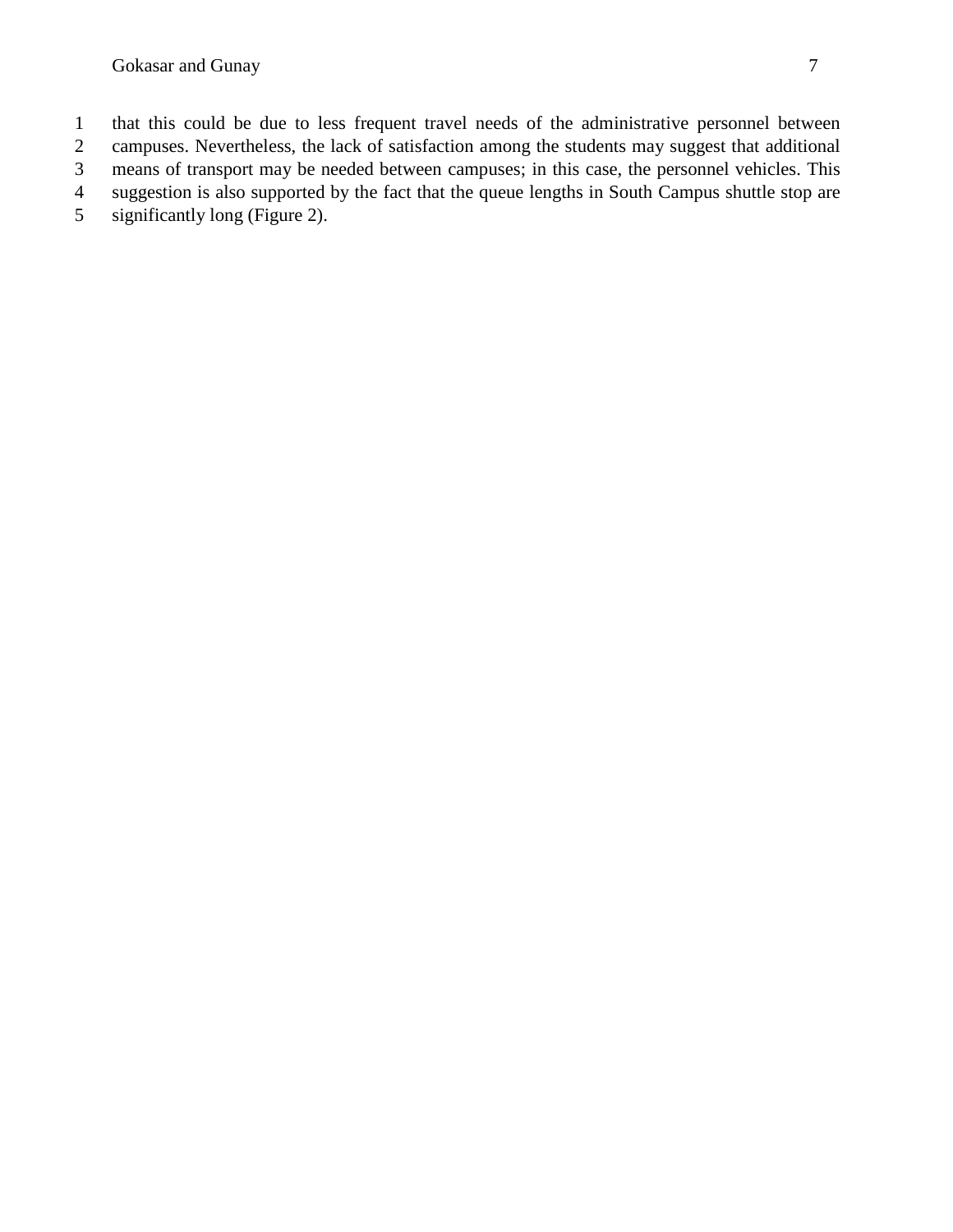





Thursday

Tuesday







*(e)*

**FIGURE 2 Hourly distributions of shuttle queues for each weekday in South Campus** *(17)***.**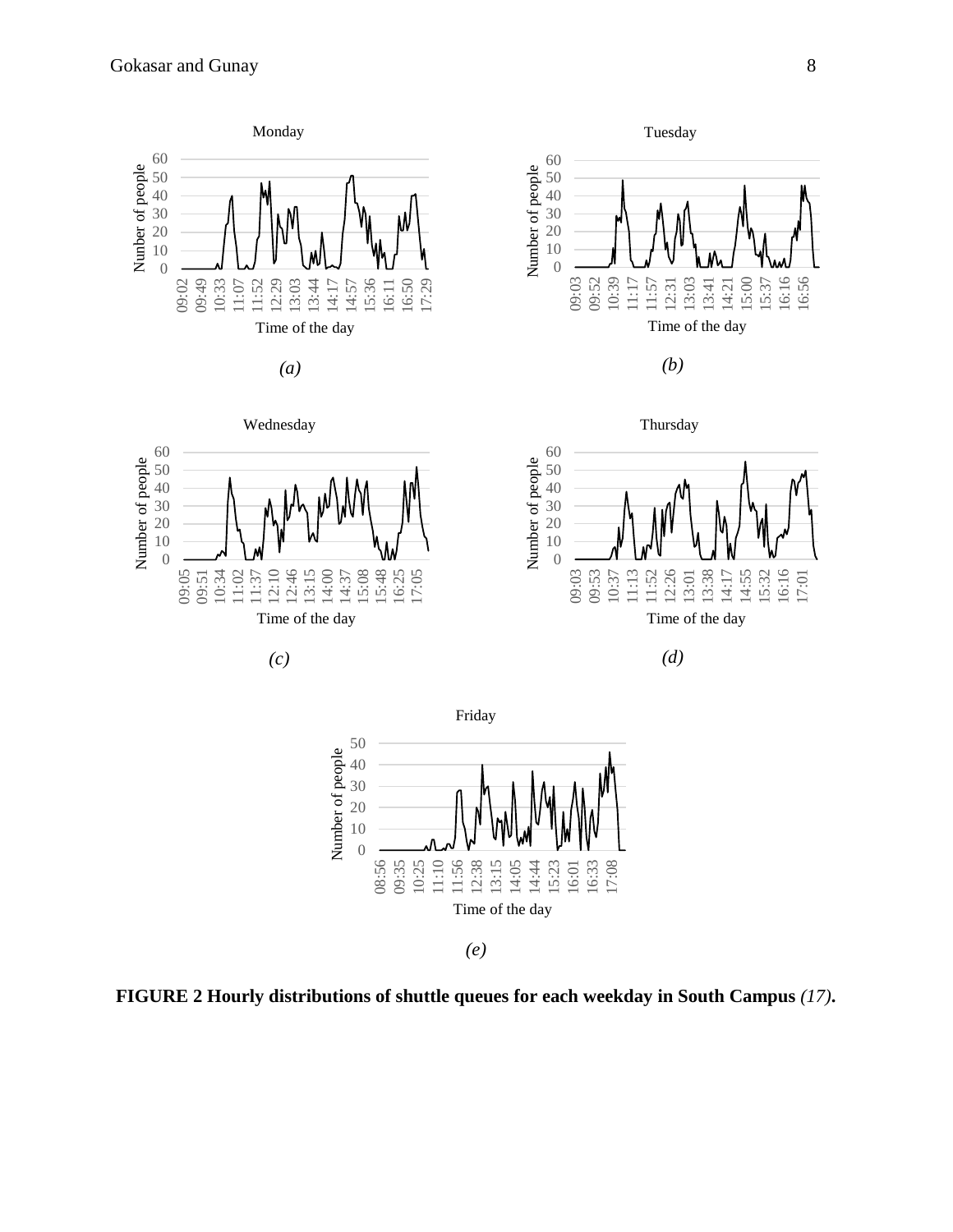|                           |                                                                                                                                                                                                                                                      | <b>Frequency</b> | Percent $(\% )$ |
|---------------------------|------------------------------------------------------------------------------------------------------------------------------------------------------------------------------------------------------------------------------------------------------|------------------|-----------------|
|                           | Positive                                                                                                                                                                                                                                             | 35               | 29.6            |
|                           | 52<br>Neutral<br>31<br>Negative<br>Total<br>118<br>Positive<br>58<br>33<br>Neutral<br>22<br>Negative<br>Total<br>113<br>Positive<br>205<br>218<br>Neutral<br>Negative<br>332<br>Total<br>755<br>Positive<br>615<br>471<br>Neutral<br>Negative<br>501 | 44.1             |                 |
| <b>Academic Personnel</b> |                                                                                                                                                                                                                                                      |                  | 26.2            |
|                           |                                                                                                                                                                                                                                                      | 1,587            | 100             |
|                           |                                                                                                                                                                                                                                                      |                  | 51.3            |
| <b>Administrative</b>     |                                                                                                                                                                                                                                                      |                  | 29.2            |
| <b>Personnel</b>          |                                                                                                                                                                                                                                                      |                  | 19.5            |
|                           |                                                                                                                                                                                                                                                      | 100              |                 |
|                           |                                                                                                                                                                                                                                                      |                  | 27.2            |
|                           |                                                                                                                                                                                                                                                      |                  | 28.9            |
| <b>Student</b>            |                                                                                                                                                                                                                                                      |                  | 44              |
|                           |                                                                                                                                                                                                                                                      |                  | 100             |
|                           |                                                                                                                                                                                                                                                      |                  | 38.7            |
|                           |                                                                                                                                                                                                                                                      |                  | 29.7            |
| <b>Overall</b>            |                                                                                                                                                                                                                                                      |                  | 31.6            |
|                           | Total                                                                                                                                                                                                                                                |                  | 100             |

1 **TABLE 3 Responses Regarding Sufficiency of the Shuttle Services**

2

 Opinions about the introduction of the carpooling of the personnel vehicles are shown in Table 4. It can easily be inferred that most of the respondents are interested in carpooling between campus trips, and students are the mostly interested, as expected. One interesting fact is that administrative personnel are the least supportive on the carpooling idea, with 26.6 % positive responses. It can be assumed that some of the personnel who uses the vehicles subject to carpooling could be unwilling to share them, and this could be the reason behind the higher rate of negative answers. Total number of negative responses out of 1,587 observations for carpooling is 180, just 10 11.3 %.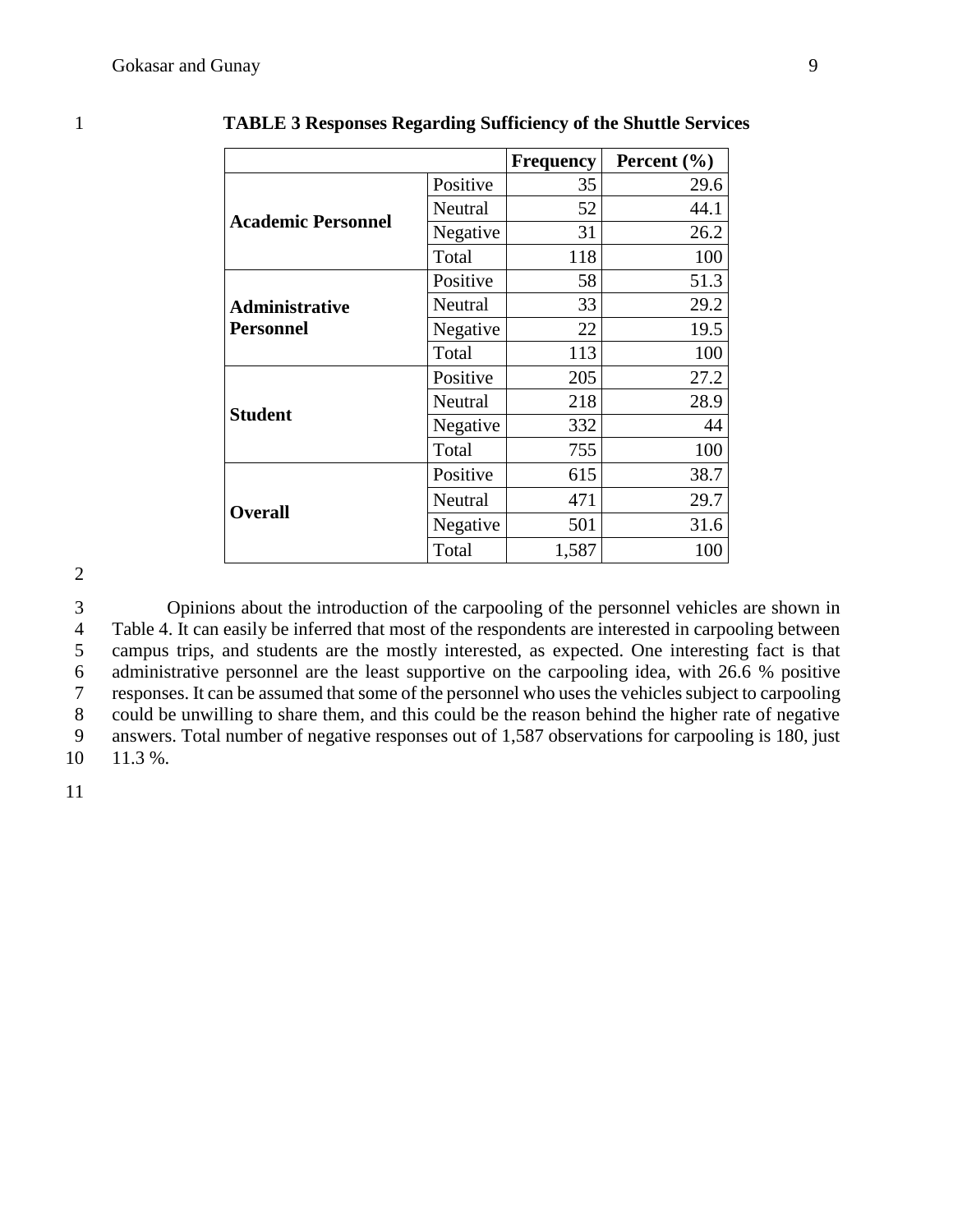|                  |                | <b>Frequency</b> | Percent $(\% )$ |
|------------------|----------------|------------------|-----------------|
|                  | Positive       | 119              | 74.9            |
| Academic         | I have no idea | 14               | 8.8             |
| <b>Personnel</b> | Negative       | 26               | 16.3            |
|                  | Total          | 159              | 100.0           |
|                  | Positive       | 102              | 64.6            |
| Administrative   | I have no idea | 14               | 8.9             |
| <b>Personnel</b> | Negative       | 42               | 26.6            |
|                  | Total          | 158              | 100.0           |
|                  | Positive       | 1,108            | 87.2            |
| <b>Student</b>   | I have no idea | 50               | 3.9             |
|                  | Negative       | 112              | 8.8             |
|                  | Total          | 1,270            | 100.0           |

#### 1 **TABLE 4 Opinions about the Introduction of Carpooling**

2

 Parking permit status of the respondents was tested against the opinions about carpooling of personnel vehicles. This was done using chi-squared test, and the test statistic of 6.003 the significance of 0.014 implies that parking permit ownership did affect the opinion on carpooling with 5 % level of significance. As it can be seen in Table 5, rate of accepting carpooling is lower (72.3 % compared to 87.2 %) for the respondents who has parking permit. This can be expected because these respondents may opt to use their own vehicles between campuses. It should be noted that there are many individuals who do not own a car, hence, they are omitted in Table 5. Similarly, individuals who have responded for carpool opinion as "Neutral" were not used in Table 5. So, the sum of row percentages may not be equal to 100 %.

 When the effect of parking permits on carpooling opinions is investigated for each individual type, it can be observed in Table 5 that students have the highest positive opinion. Out of 147 students who have a car, 100 of the students do not have a parking permit whom have the highest demand for carpooling of personnel vehicles. The same demand can be said for the students who have a parking permit as well, 82.4 % of them are thinking positively about the proposed carpooling service.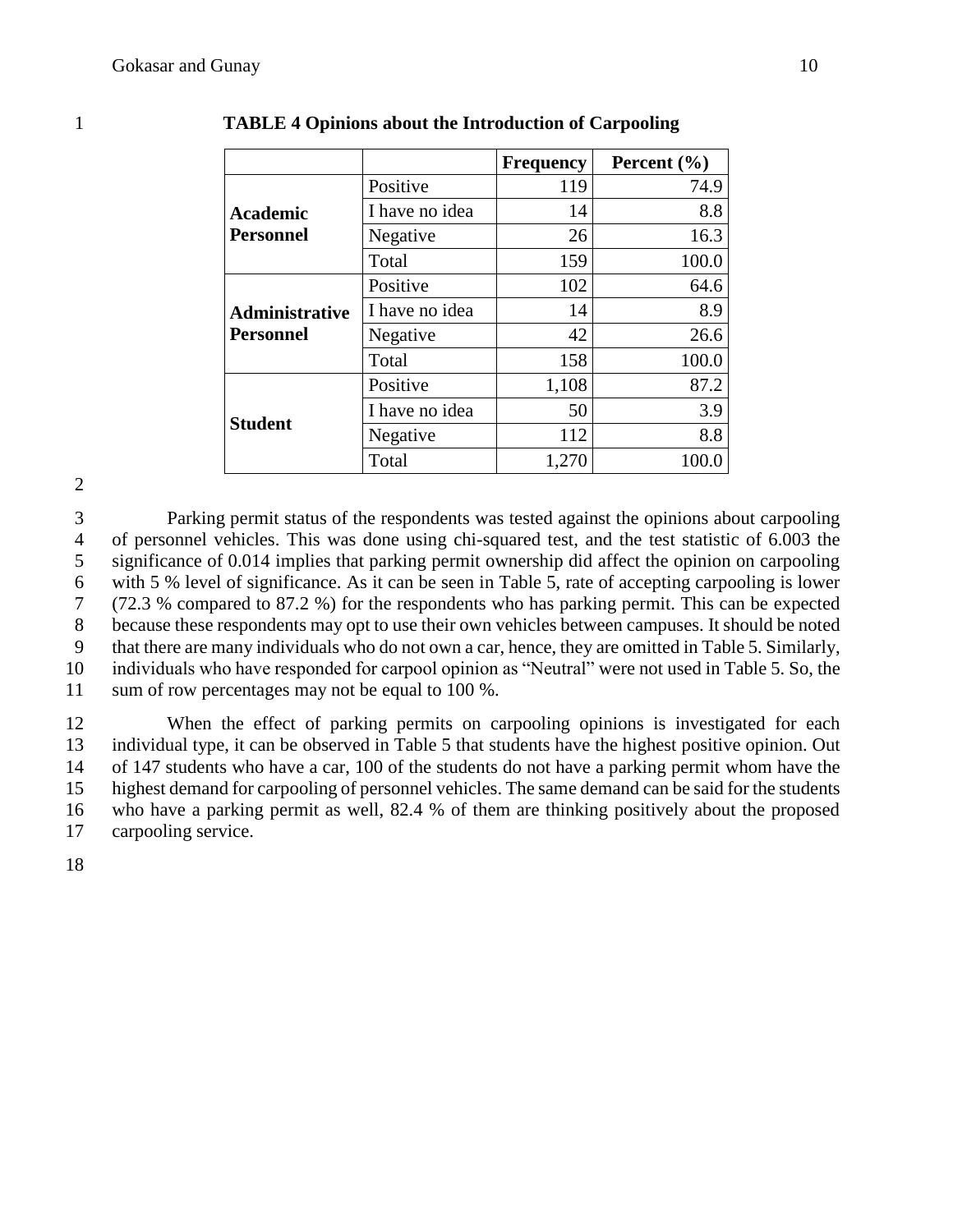|                |                |                             | <b>Positive</b> | Percent | <b>Negative</b> | <b>Percent</b> |
|----------------|----------------|-----------------------------|-----------------|---------|-----------------|----------------|
|                |                | Academic<br>Personnel       | $\overline{2}$  | 50.0    | $\overline{2}$  | 50.0           |
|                | N <sub>0</sub> | Administrative<br>Personnel |                 | 50.0    | 0               | $0.0\,$        |
|                |                | Student                     | 92              | 89.3    | 8               | 7.8            |
| <b>Parking</b> |                | Overall                     | 95              | 87.2    | 10              | 9.5            |
| Permit         |                | Academic<br>Personnel       | 60              | 74.1    | 13              | 16.0           |
|                | Yes            | Administrative<br>Personnel | 31              | 59.6    | 17              | 32.7           |
|                |                | Student                     | 42              | 82.4    | 5               | 9.8            |
|                |                | Overall                     | 133             | 72.3    | 35              | 19.0           |

### 1 **TABLE 5 Effect of Parking Permit on Carpooling Opinions**

#### 2

 Other than the 180 respondents who are against carpooling, remaining 1,407 respondents who are not negative towards carpooling were asked about the preferred campus pairs between which the carpooling service would be implemented. In Figure 3, it can be observed that the proposed carpooling services of administration vehicles are mostly wanted between South and North Campuses with 1,079 responses as they are the most populous campuses.



8

9 **FIGURE 3 Distribution of the responses for the proposed carpooling services between**  10 **campus pairs.**

11 About the frequencies of usage of the proposed carpooling services' during one day, Figure 12 4 shows that people would prefer to use the service mostly 1 time in general, but there are also 13 students who prefer to use the service between 2-3 times nearly as many as the students who would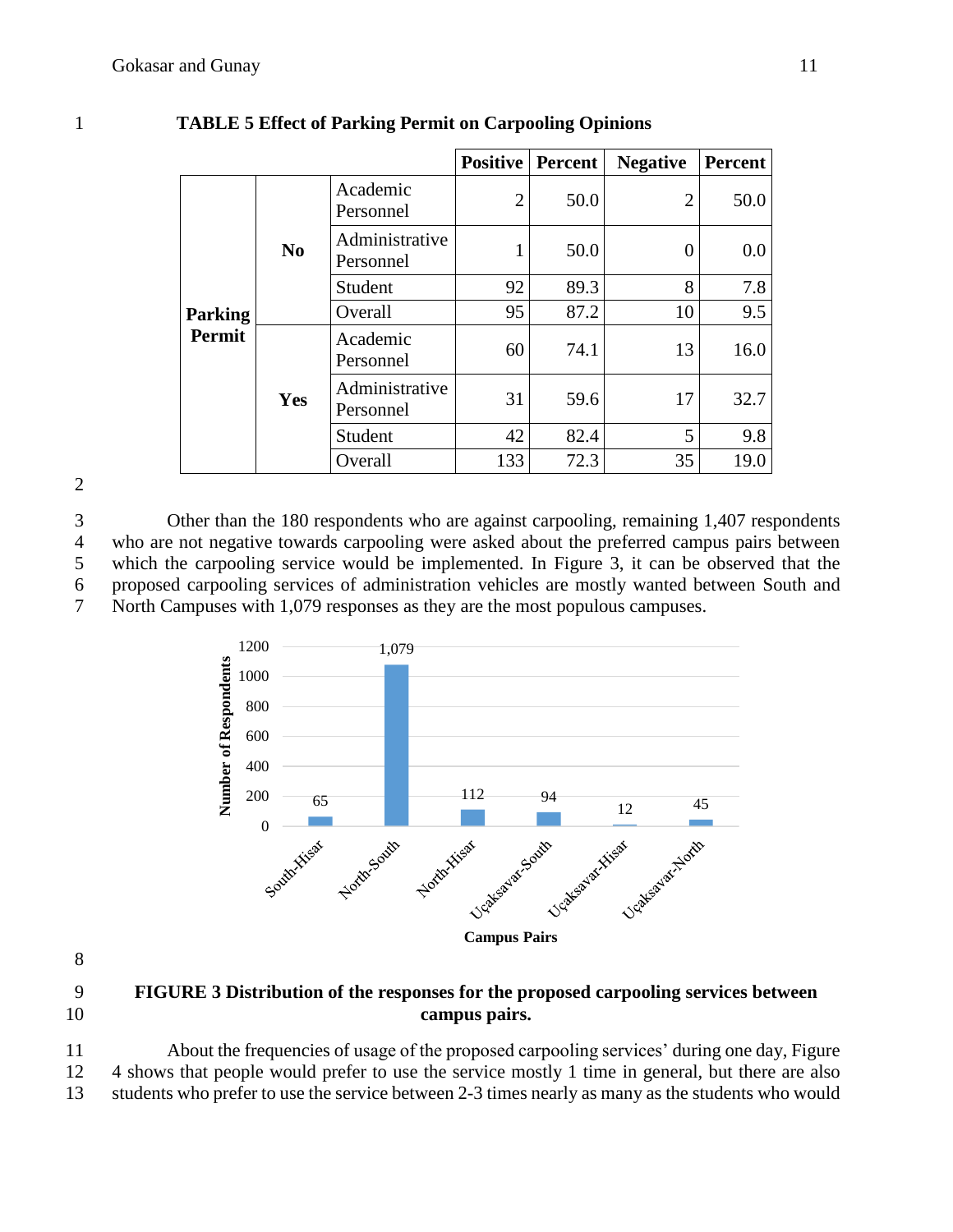- 1 use 1 time (41.2 % and 42.3 %, respectively). Thus, it can be deduced that the higher demand is
- 2 from the students, which can be expected as the classes vary between campuses.



3

## 4 **FIGURE 4 Frequencies of carpool service usage.**

 When the frequencies of carpool service usage between the campus pairs were investigated, as shown in Table 6, it was observed that the highest frequency is between 1 and 3 times a day, from North to South Campus and vice versa. This high frequency between two campuses is understandable as the South Campus has a hilly terrain and after the North Campus it is the second most crowded one, as shown in Table 2. There is also a considerable frequency between Uçaksavar-South and North-Hisar Campuses. However, the demand between Uçaksavar and Hisar 11 Campuses is rather low (12 trips per day).

# 12 **TABLE 6 Frequencies of Carpool Services between Campus Pairs**

|                        | 1 time | 2-3 times | 3-4 times | >4 times |
|------------------------|--------|-----------|-----------|----------|
| <b>South-Hisar</b>     |        | 32        |           |          |
| <b>North-South</b>     | 581    | 433       | 39        |          |
| <b>North-Hisar</b>     | 39     | 55        | 12        |          |
| <b>Uçaksavar-South</b> | 33     | 47        |           |          |
| Uçaksavar-Hisar        |        |           |           |          |
| <b>Uçaksavar-North</b> |        | 23        | −         |          |

13

 The distribution of the demanded frequencies over the time-of-day is also considered to be important. A day was assumed to be between 08:00 AM and 6:00 PM because of the working hours. Normally, the regular working hours are between 09:00 AM and 5:00 PM, but one extra hour was added before the start and after the end of the day. This is because some of the students may opt to travel between the campuses at these extra hours.

19 The demand with respect to time-of-day is different between each group in Bogazici 20 University. From Figure 5 and Figure 6, it can be seen that for academic and administrative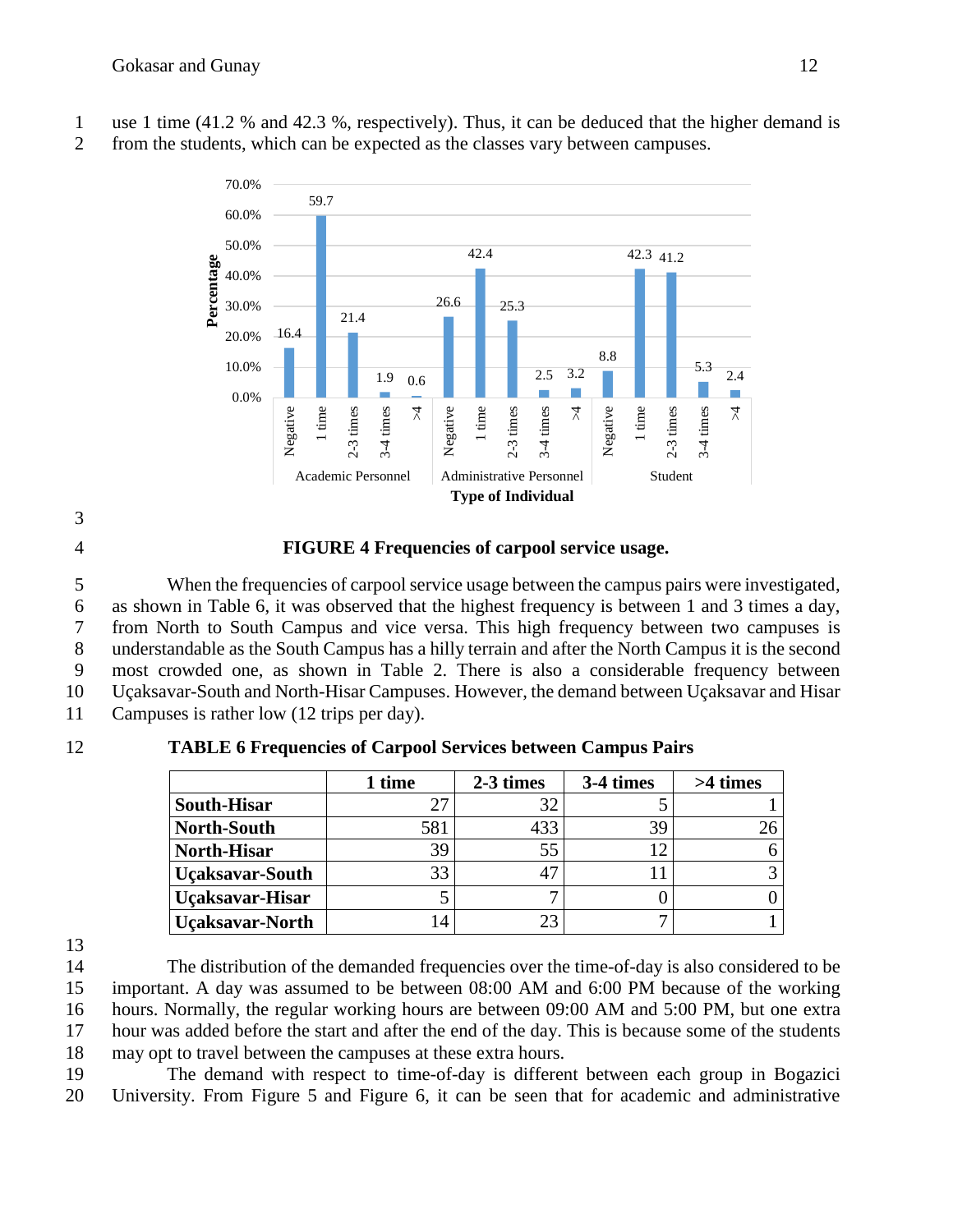1 personnel, the number of respondents replied as "Yes" for carpool usage exceeds the number of

2 "No" answers only between 12:01 PM and 14:00 PM. This makes sense because of the lunch 3 break, and the dining halls in the campus are located in South and North Campuses, and apparently,

4 personnel make trips between the campuses for lunch break. Furthermore, in the afternoon,

5 demand of the academic personnel for the carpooling service is higher than of the administrative

6 personnel. This can be expected as the former may travel between campuses for classes. It should

7 also be noted that, as explained before, personnel have a demand mostly for one trip between the

8 campuses.





10 **FIGURE 5 Change of carpool demand over the day for academic personnel.**



11

## 12 **FIGURE 6 Change of carpool demand over the day for administrative personnel.**

13 However, the situation is different for students. Even though the difference between "Yes" 14 and "No" answers for the proposed service is similar to the personnel, the demand is higher during 15 the rest of the day than of personnel, as it can be seen in Figure 7. This is more visible in the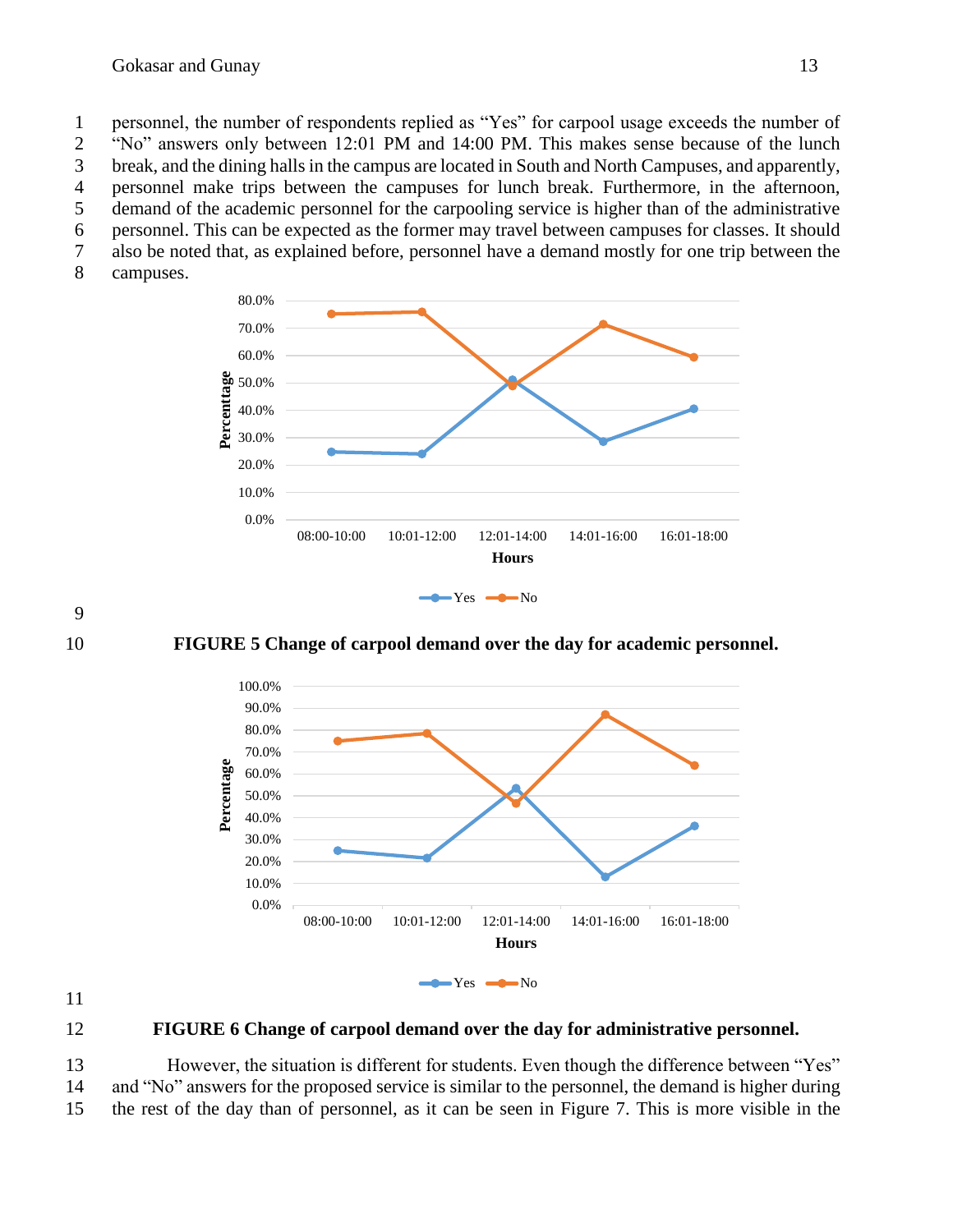afternoon, even though the number of "No" answers is higher, the difference between "Yes" answers is small (approximately 55 % to 45 %). This is logical because the students change campuses for classes, like the academic personnel. The only difference is that students attend more classes than academic personnel do in different campuses, and academic personnel have higher percentage of parking permit; which allows them to travel with their own cars.



6

## 7 **FIGURE 7 Change of carpool demand over the day for students.**

 Probable origin-destination (OD) table of the campus trips using the proposed carpooling service was also obtained from the study, and is shown in Table 7. The table was obtained by summing all respondents' number of trips per day between all campus pairs. As expected with the help of information from Table 6, most of the trips are between North and South campuses, whereas the lowest passenger flow is between Hisar and Uçaksavar Campuses (na = not applicable).

## **North South Hisar Uçaksavar North** 1 a 2,085 311 439 **South** 2,198 | na | 266 | 267 **Hisar** 307 258 na 73 **Uçaksavar** 444 258 71 na

14 **TABLE 7 OD Table of the Campus Trips**

15

# 16 **CONCLUSIONS**

17 In this study, the potential of using a carpool service for the trips between the four campuses of

18 Bogazici University was investigated. The highlighting point of this proposed service is that the 19 vehicles owned by university administration are to be used, and the service would be free of charge.

20 The important result of this study is that the proposed service would introduce an innovative

21 carpooling service which seems to be welcomed by the individual groups.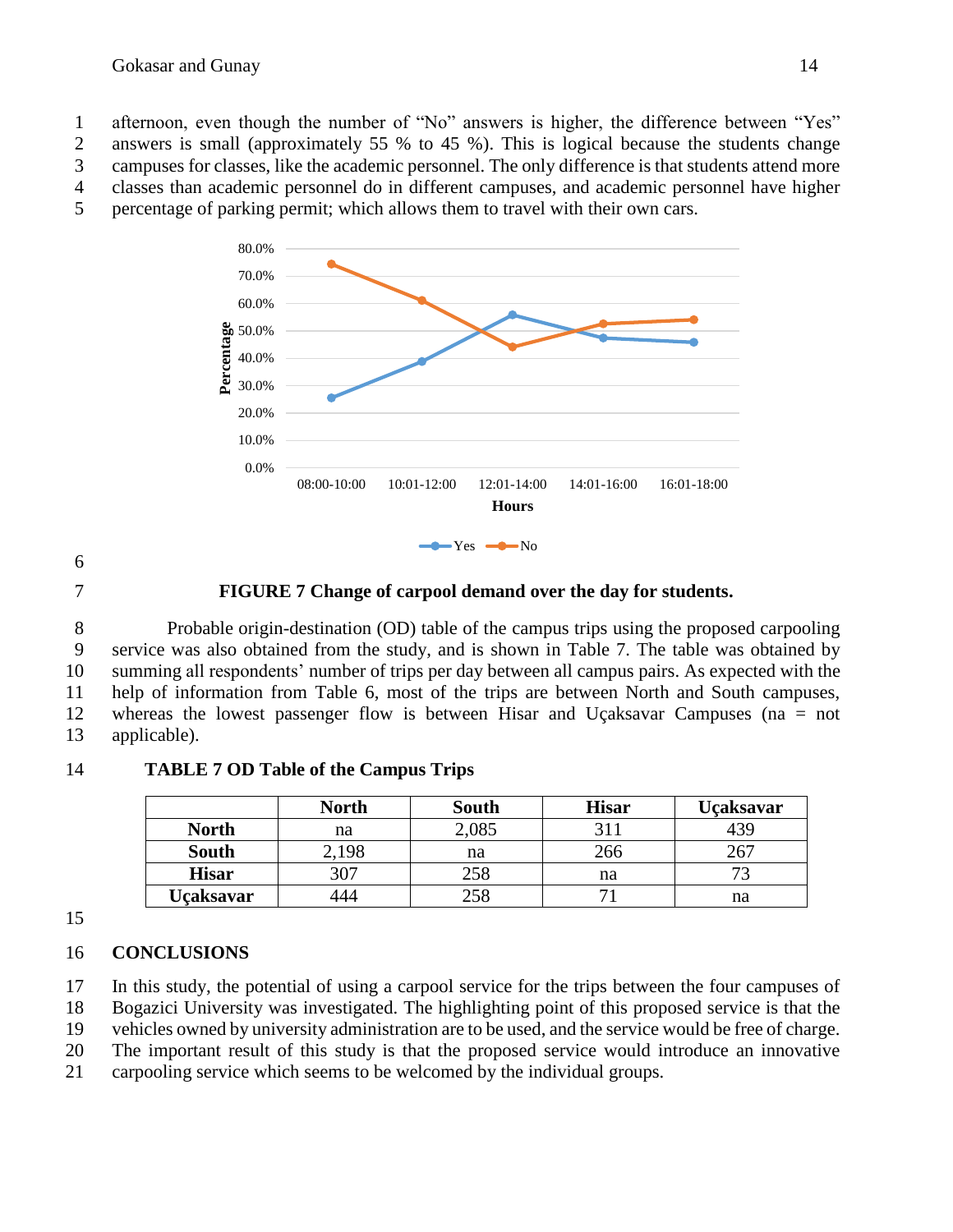It was found that there is a demand for the proposed carpooling service. However, that demand is different between individual groups in the university; academic personnel, administrative personnel and students. Zhou *(16)* has recommended that the demand for carpooling service should be investigated between different individual groups. The demand of students is the highest, which is expected because students are likely to have classes in different campuses during the day. The administrative personnel have the lowest demand which may stem from the unwillingness of the personnel to share the vehicles which they regularly use due to work purposes. Another reason can be the fixed office location of the administrative personnel, and thus, a lower need for travel between campuses. Still, none of the individual groups had negative answers for carpooling idea more than positive responses, and the general consensus is positive.

 Nevertheless, the service should be introduced only at certain hours of the day, potentially between 12:00 PM and 4:00 PM. Of this four-hour window, the first two hours have the most of the demand while the second two hours have the demand of the students mostly. Furthermore, the service should be introduced between South and North Campuses, where the demand is the highest. This service might reduce the queues in South Campus shuttle stop during the lunch break.

 It should be noted that this carpooling policy will not affect the campus traffic flow negatively. This is because the personnel vehicles are already present in the campus traffic, have dedicated parking slots and will be carrying individuals of the university during their regular trips between campuses. Hence, they will not create additional traffic. In fact, it will have a positive effect, because some individuals will probably prefer carpooling between campuses instead of using their own car.

 The next step for introduction of this service would be the development of the policy for this service with the university administration. This should be followed by the repetition of this study for other universities with a similar campus structure to Bogazici University, or with large campuses which allow intra-traffic and has departments located with large distances from each other. A further step could be the development of trip generation models once the service is introduced, and determination of the forecasts.

# **ACKNOWLEDGEMENTS**

 The authors would like to thank Bogazici University administration for granting permission to conduct this study in the campuses and all respondents.

# **REFERENCES**

- 1. Isler, E., and L. A. Hoel. *The Effect of Land Use Planning on University Transportation Systems*. Charlottesville, VA, 2004.
- 2. Handke, V., and H. Jonuschat. *Flexible ridesharing: New opportunities and service concepts for sustainable mobility*. Springer-Verlag Berlin Heidelberg, 2013.
- 3. Shaheen, S. A., N. D. Chan, and T. Gaynor. Casual carpooling in the San Francisco Bay Area: Understanding user characteristics, behaviors, and motivations. *Transport Policy*, 2016, pp. 1–9.
- 4. Deakin, E., K. T. Frick, and K. M. Shively. Markets for Dynamic Ridesharing ? Case of Berkeley, California. *Transportation Research Record: Journal of the Transportation Research Board*, Vol. 2187, 2010, pp. 131–137.
- 5. Chan, N. D., and S. A. Shaheen. Ridesharing in North America: Past, Present, and Future. *Transport Reviews*, Vol. 32, No. 1, 2012, pp. 93–112.
- 6. Dorinson, D. M., D. Gay, P. Minett, and S. Shaheen. *Flexible Carpooling: Exploratory*